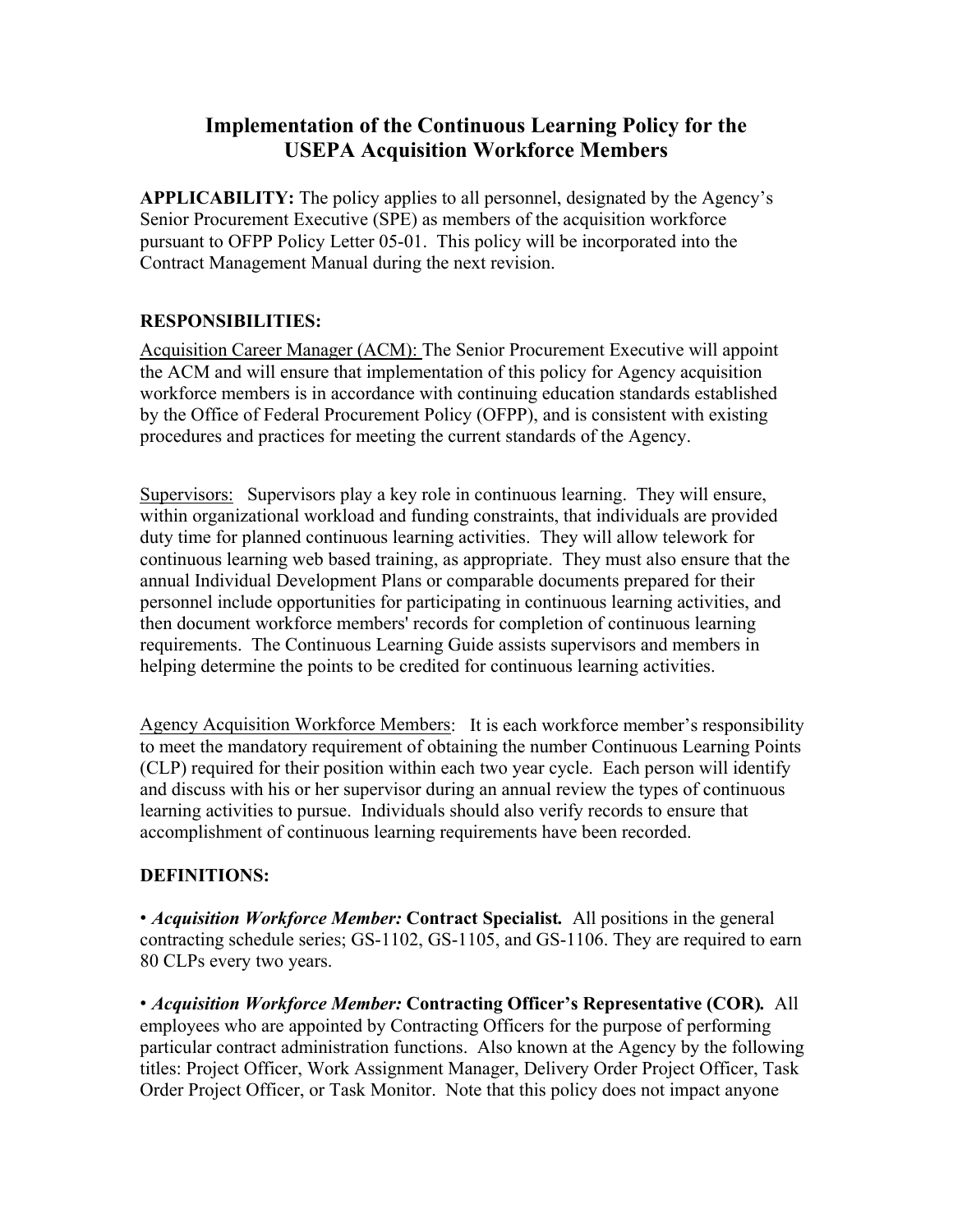who is *solely* a Project Officer of Assistance Agreements (grants, cooperative agreements, or interagency agreements). They are required to earn 40 CLPs every two years.

• *Acquisition Workforce Member:* **Contract Finance and Property Support Personnel***.* Positions in the Office of Acquisition Management (OAM) which are in the general accounting, auditing, and property management schedule series; GS-0510, GS-0511, and GS-1103. They are required to earn 80 CLPs every two years.

• *Certification Training:* Training required for certification in accordance with OFPP Policy Letter 05-01. Certification training may be counted toward the accumulation of Continuous Learning Points.

• *Continuous Learning Activities:* Personal and professional growth accomplishments by acquisition workforce members resulting in improved professionalism and better contributions to the Agency mission. Any course or activity with a clear purpose and objective which will maintain, improve, or expand skills and knowledge relevant to the work overseen by the acquisition workforce member may be considered acceptable.

• *Continuous Learning Points (CLPs):*Points awarded for successful completion of Continuous Learning Activities.

• *Two Year Cycle:* October 1, 2005 through September 30, 2007 is the first training cycle under this policy. Following cycles will follow the same pattern; 10/01/07- 09/30/09, 10/01/09-09/30/11, and so forth.

**SPECIFIC GUIDELINES:** Professional improvement is a continuing cycle. It includes certification training and the full range of continuous learning activities. The following sections describe the guidelines for determining CLPs. These are only guidelines and supervisors have flexibility in assigning points. The supervisor, in conjunction with the acquisition workforce member, should use these guidelines to determine points credited for any given training or developmental activity.

CORs and Contract Specialists are encouraged to select meaningful courses/activities which will aid them in overseeing their contracts. OAM is providing autonomy to the CORs and their management to obtain the CLPs using this guidance document. Managers and acquisition workforce members must use the flexibility judiciously because there are some pitfalls associated with this latitude.

**All CLPs earned must be show a demonstrated link to the acquisition workforce member's current role as a COR, a Contract Specialist, or a Finance and Property Support Personnel.** It is not necessary to earn all CLPs through activities that have an obvious link to acquisition (i.e., "acquisition" in the title of the activity.)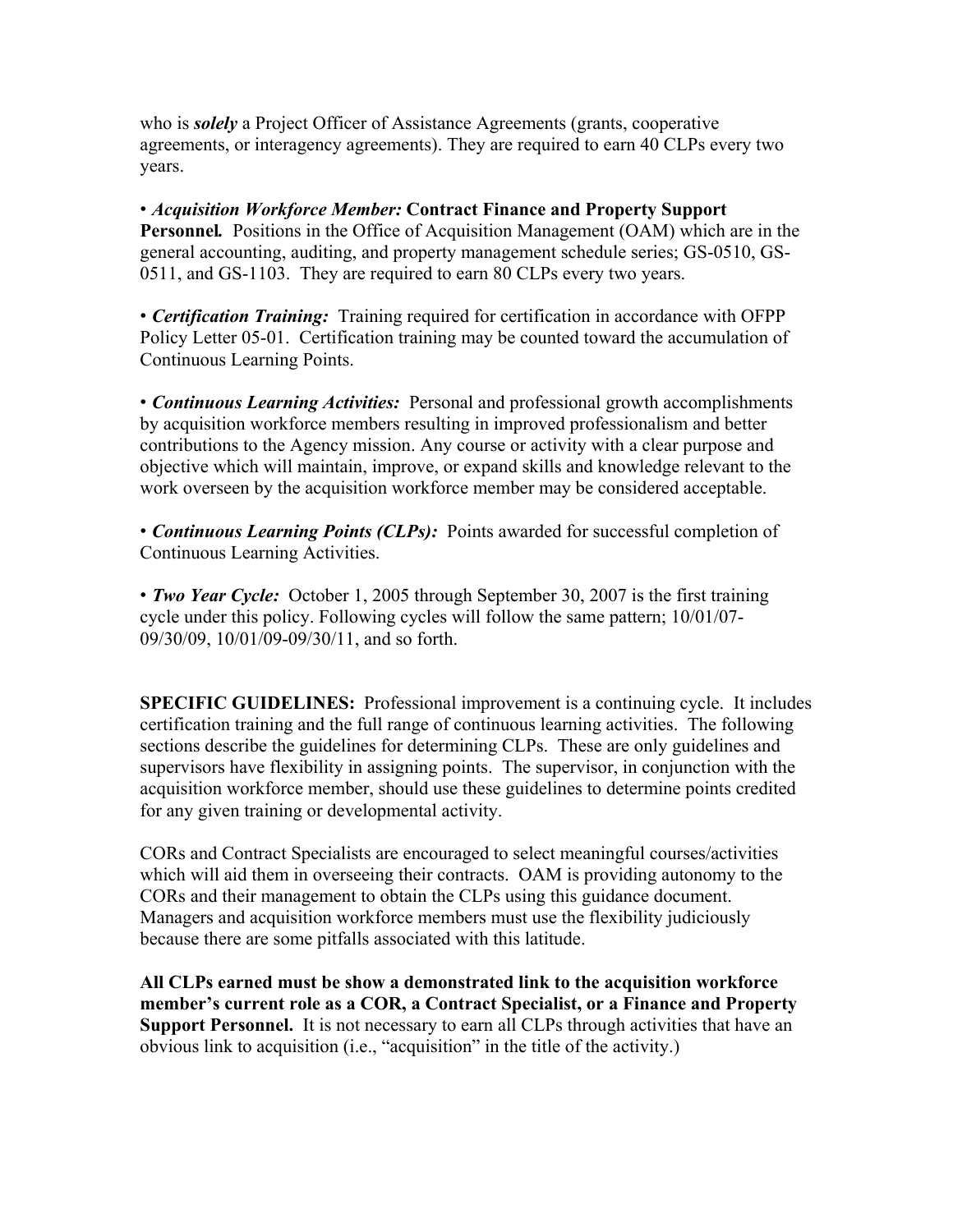For example, a COR who is a biologist managing a work assignment would like to attend a seminar on the use of a specific piece of equipment or scientific concept to gain a more thorough understanding of the work plan or approach of the contractor they monitor. This is acceptable.

Another example, a COR who is an engineer possesses a Professional Engineer's License that requires continuous learning to remain valid. The COR currently manages a contract for meeting support that has nothing to do with engineering. Acquisition CLPs will not be granted for those engineering activities because they are not related to the work the COR is performing related to acquisition.

**1.** *Staying current in functional areas; acquisition, technology, scientific, and business initiatives; and, leadership and management*. The majority of the workforce will participate in continuous learning activities in these functional areas. Obtaining CLPs through activities related to functional areas ("cross training" or activities that may not obviously related to acquisition) will require more judgment from the supervisors and workforce members. **All CLPs earned must be show a demonstrated link to the acquisition workforce member's current role as a COR, Contract Specialist, or Finance and Property Support Personnel.** Supervisors may require that the employee provide a brief narrative to document the nexus between the activity and their current role as an acquisition workforce member.

A number of activities can be used to stay current in functional areas. Examples include, but are not limited to:

## A. Training Activities

1) *Completing awareness training*. Examples include, OAM briefing sessions to acquaint the workforce with new or changed policy or Agency training related to ethical behavior and security awareness. There is generally no testing/assessment of knowledge gained.

2) *Completing learning modules and training courses*. These may be formal or informal offerings from a recognized training organization, including in-house training course/sessions, which include some form of testing/assessment for knowledge gained.

3) *Performing Self-Directed Study*. An individual can keep current or enhance his or her capabilities through a self-directed study program agreed to by the supervisor.

4) *Teaching*. Agency acquisition workforce members are encouraged to share their knowledge and insights with others through teaching of courses or learning modules. Teaching is also a part of the Professional Activities category.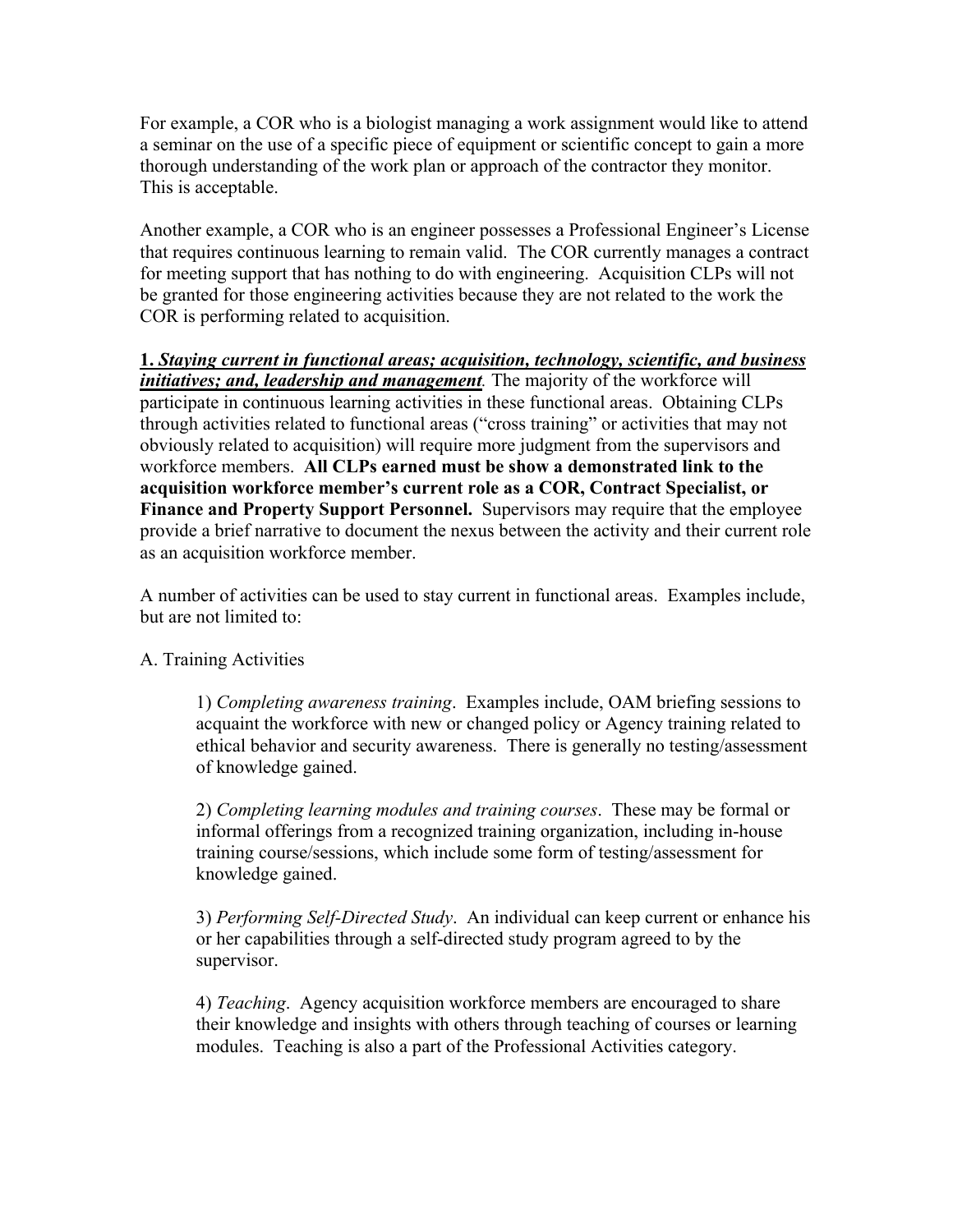5) *Mentoring*. Helping others to learn and become more productive workers or managers benefits the Agency and the individuals involved. Mentoring is also a part of the Experience category in the following section.

### B. Professional Activities

1) *Participating in Organizational Management*. Membership alone in a professional organization will not be considered as fulfilling continuous learning requirements, but participation in the organization leadership will. This includes elected/appointed positions, committee leadership roles, or running an activity for the organization.

2) *Attending/Speaking/Presenting at Professional Seminars/ Symposia/ Conferences.* An acquisition workforce member can receive points for attending professional seminars or conferences. However, the supervisor should consider devising a method to determine that the individual learned something meaningful from the experience. Due to the additional effort involved in preparation and delivery, making presentations should get full credit for each hour involved in preparation and presentation. However, care should be taken to avoid awarding CLPs for presentations that do not advance the employee's knowledge, but that are considered work product.

3) *Publishing*. Articles for publication normally will meet the criteria for continuous learning. However, care should be taken to avoid awarding CLPs for publications that do not advance the employee's knowledge, but that are considered work product. Points will be awarded only in the year published. Compliance with any Agency publication policy is required.

4) *Participating in Workshops*. Points should be awarded for workshops with planned learning outcomes.

5) *Professional Examination, License, or Certificate.* This includes such activities as passing the CPA exam, licensing as a Professional Engineer, or Project Manager Certification from the Project Management Institute. CLPs will be credited only in the year awarded.

### C. Educational Activities

1) *Formal training.* Supervisor should use Continuing Education Units (CEUs) as a guide for assigning points for formal training programs that award CEUs. The CEUs can be converted to CLPs at 10 points per CEU.

2) *Formal academic programs.* For formal academic programs offered by educational institutions, each semester hour is equal to one CEU. A three-hour credit course would be worth three CEUs and 30 CLPs.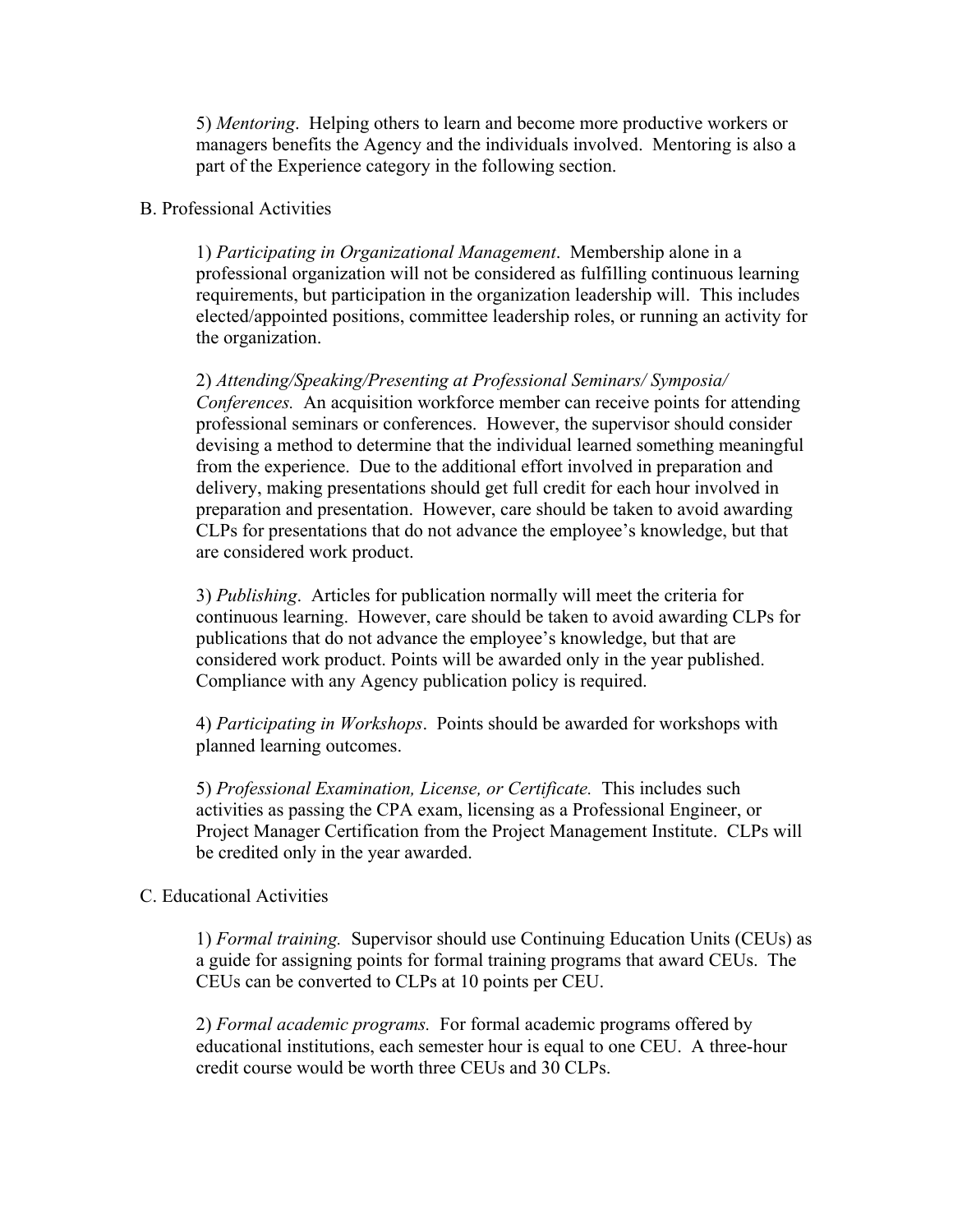The following is a summary chart of recommended CLPs:

| <b>CREDITABLE ACTIVITIES</b>          | <b>POINT CREDIT (see note)</b>                                                                |
|---------------------------------------|-----------------------------------------------------------------------------------------------|
| <b>Academic Courses:</b>              |                                                                                               |
| Quarter Hour                          | 10 per Quarter Hour                                                                           |
| <b>Semester Hour</b>                  | 10 per Semester Hour                                                                          |
| Continuing Education Unit (CEU)       | 10 per CEU                                                                                    |
| Equivalency Exams                     | Same points as awarded for the course                                                         |
| <b>Training Courses/Modules:</b>      |                                                                                               |
| <b>DAU Courses/Modules</b>            | 10 per CEU (see DAU catalog)                                                                  |
| <b>Other Functional Training</b>      | 1 point per hour of instruction                                                               |
| Leadership or Other Training          | 1 point per hour of instruction                                                               |
| <b>Equivalency Exams</b>              | Same points as awarded for the course                                                         |
| <b>Professional Activities:</b>       |                                                                                               |
| Professional Exam/License/Certificate | $10-30$ points                                                                                |
| Teaching/Lecturing                    | 2 points per hour; maximum of 20 $(1102)$ or 10                                               |
|                                       | (COR) points per year                                                                         |
| Symposia/Conference Presentations     | 2 points per hour; maximum of 20 (1102) or 10                                                 |
|                                       | (COR) points per year                                                                         |
| <b>Workshop Participation</b>         | 1 point per hour; maximum of 8 points per day<br>and $20(1102)$ or $10$ (COR) points per year |
| Symposia/Conference Attendance        | .5 point per hour; maximum of 4 points per day                                                |
|                                       | and $20(1102)$ or $10$ (COR) points per year                                                  |
| Publications                          | 10 to 40 points                                                                               |

Note - All activities may earn points only in the year accomplished, awarded, or published. Points may not be carried over into a new two-year period (banking).

*2. Certification training.* Certification training for Contract Specialists and CORs is required by OFPP and is a very important, if not the most important, facet of professional training for the acquisition workforce member. Obtaining all core acquisition training should be the first priority for workforce members. However, there are times, such as waiting for a class to become available when other non-core continuous learning activities are appropriate. Certification training will count for continuous learning points.

A. For Contract Specialists, the core acquisition training follows the Defense Acquisition University curriculum which can be viewed at www.dau.mil. NOTE: Contract Specialists considered members of the legacy workforce do not have to retake courses simply because the curriculum has changed.

B. For Agency CORs, the core acquisition training is begins with either the OAM provided 3-day COR training course OR the Federal Acquisition Institute's online course, "COR Mentor Program". Every three years, CORs are required to take the OAM provided COR Recertification course.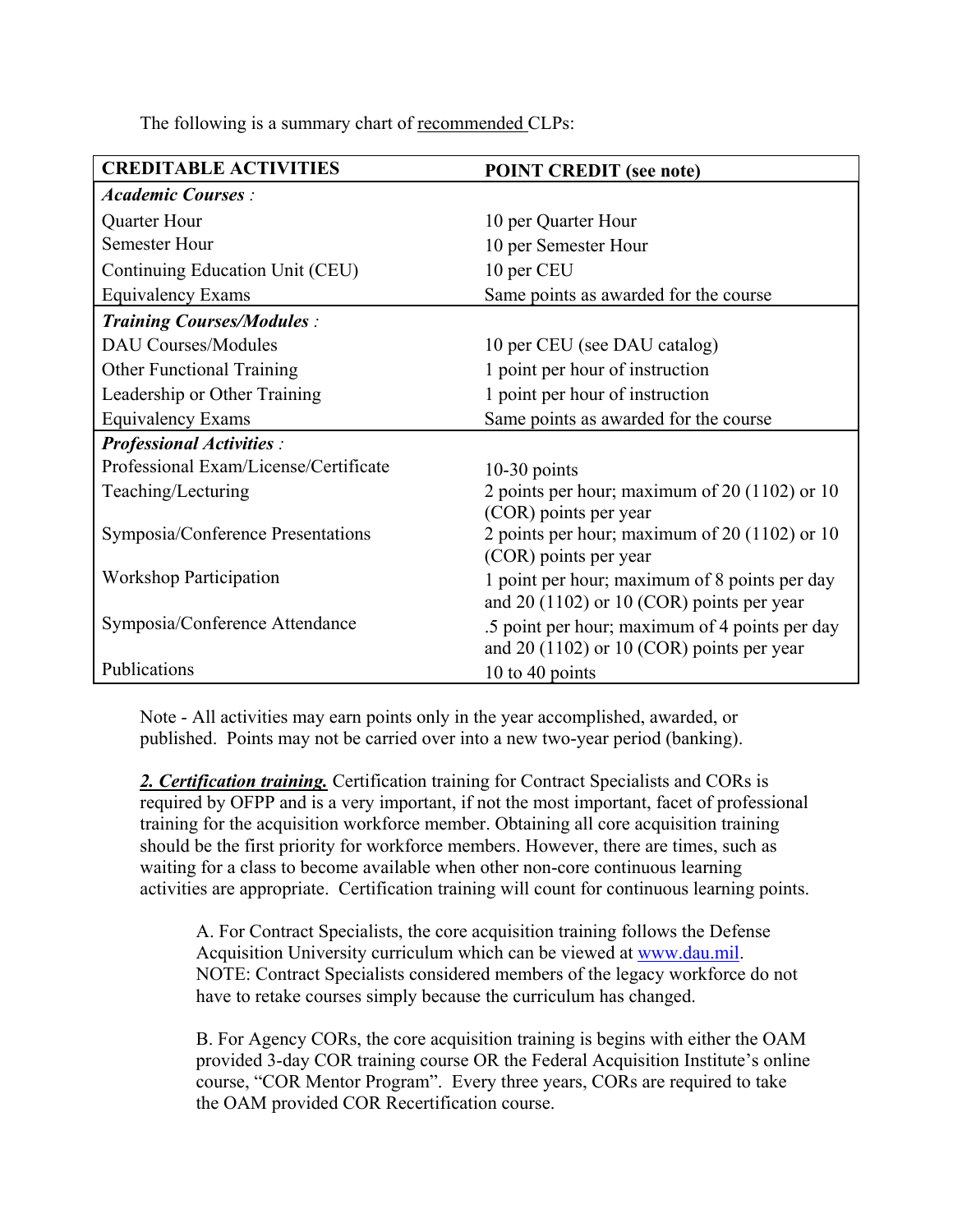*3. Experience.* The Experience category includes on-the-job experiential assignments, and intra/inter-organizational rotational career broadening and developmental experiences. While supervisors and employees must use discretion in arriving at a reasonable point value to be awarded for rotational and developmental assignments, a sliding scale is recommended. Suggested points for such assignments are in the following table.

The assumption is that longer assignments are more beneficial than shorter assignments. The supervisor may feel that an individual may deserve more or less than the values shown. In determining the points for a rotational or developmental assignment, the supervisor should consider both the long-term benefit to the Agency, and the immediate benefit to the supervisor's organization and the workforce member. For example, a second rotational assignment of the same sort would be less valuable than a different type of rotational assignment.

When experience or other non-assessed activities are to be used to earn CLPs, certain principles should be followed. Supervisors and employees should pre-define, as closely as possible, the tasks to be accomplished, expected outcomes, and the learning opportunities. If it is an assignment, the individual should have a mentor during the assignment. Accomplishment of a product, such as a briefing, a project design, a report, or other work product that shows the learning attained, is desirable. Sharing the knowledge and experience gained and the product with others in the organization should be highly encouraged.

| <b>CREDITABLE ACTIVITIES</b>                 | <b>POINT CREDIT (see note)</b>                   |
|----------------------------------------------|--------------------------------------------------|
| <i>Experience</i>                            |                                                  |
|                                              | Maximum of 20 $(1102)$ and 10 $(COR)$ points per |
| On-the-Job Experiential Assignments          | year                                             |
|                                              | Maximum of 40 (1102) and 20 (COR) points per     |
| <b>Rotational Assignments</b>                | year                                             |
|                                              | Maximum of 40 (1102) and 20 (COR) points per     |
| Training With Industry                       | year                                             |
| IPT/Special Project Leader                   | Maximum of 15 points per year                    |
| <b>IPT/Special Project Member</b>            | Maximum of 10 points per years                   |
| Mentor                                       | Maximum of 5 points per year                     |
| Assignment Length (Rotational Assignments or | <b>Recommended Points</b>                        |
| Training with Industry)                      |                                                  |
| 12 Months                                    | 80                                               |
| 9 Months                                     | 60                                               |
| 6 Months                                     | 40                                               |
| 3 Months                                     | 15                                               |
| 2 Months                                     | 10                                               |
| 1 Month                                      | 5                                                |

### The following is a summary chart of recommended CLPs: